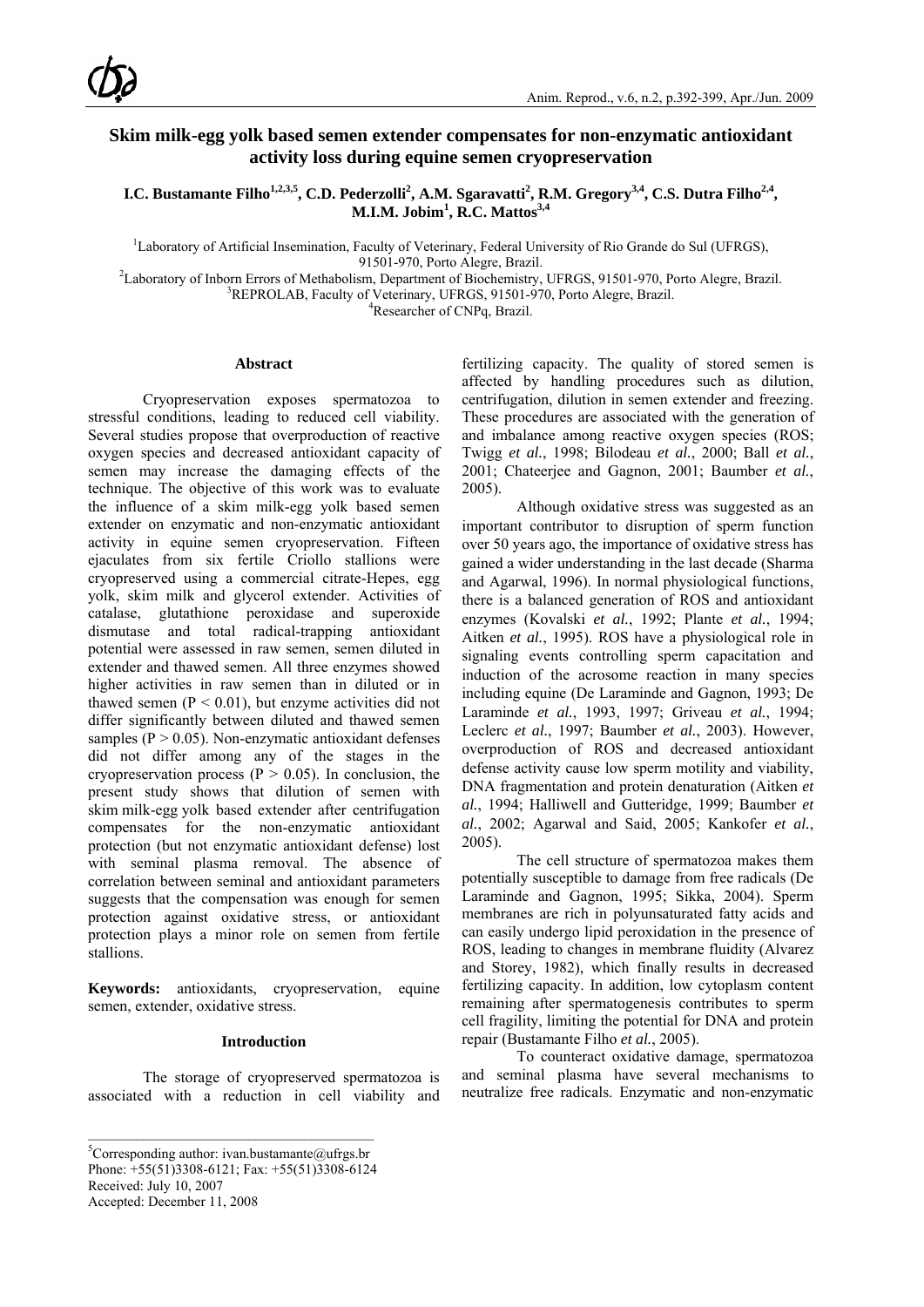antioxidant systems work synergistically to prevent harmful effects of byproducts from aerobic metabolism (De Laraminde and Gagnon, 1993; De Laraminde *et al.*, 1993). For example, mammalian semen (mainly seminal plasma) has many compounds with non-enzymatic antioxidant activity (e.g., ascorbic acid, α-tocopherol, taurine and albumin; Alvarez and Storey, 1983). However, the presence of specific antioxidant enzymes suggests that they also play a major role in the protection of spermatozoa against ROS. Three enzyme system (catalase, glutathione peroxidase, and superoxide dismutase) have superoxide radicals and hydrogen peroxides as substrates (Alvarez and Storey, 1989; Zini *et al.*, 1993; Ball *et al.*, 2000). These antioxidants act by reducing the production of deleterious residues from oxidative physiological metabolism. In bovine semen, a decrease in antioxidant activity following cryopreservation has been reported (Bilodeau *et al.*, 2000). Furthermore, freeze–thawing of equine and bovine spermatozoa has been associated with an increase in ROS generation (Bilodeau *et al.*, 2000).

Little is known about the dynamics of enzymatic or non-enzymatic antioxidant defense systems during cryopreservation of stallion semen and the influence of semen extenders. Comprehension of their impact during procedures such as centrifugation, removal of seminal plasma dilution and freezing might lead to improved fertilizing capacity of semen through use of antioxidants in semen extenders.

In the present study we investigated antioxidant defenses status of equine semen during cryopreservation. To accomplish that, the effect of a routinely used semen freezing protocol was studied on total radical-trapping antioxidant potential (TRAP), which evaluates non-enzymatic antioxidant defenses and activities of the antioxidant enzymes catalase, superoxide dismutase (SOD) and glutathione peroxidase (GPx).

## **Materials and Methods**

## *Animals*

Six fertile Criollo stallions between six and nine years of age were used. The stallions belong to two stud farms in Rio Grande do Sul, Brazil and were on a routine semen collection schedule. They were stabled with access to an outdoor paddock from 8 AM to 6 PM and were fed hay and a concentrate ration balanced to provide their daily requirements for energy, protein and micro-nutrients twice daily. Water and mineral supplementation were freely available.

## *Experimental design*

In the experiment, non-enzymatic antioxidant

activity and activities of superoxide dismutase, catalase and glutathione peroxidase were monitored on semen samples from different stages of the cryopreservation procedure. Stallions had a phase of sexual rest for one week before the first semen collection. A total of fifteen ejaculates were used in the experiment (three ejaculates of three stallions and two ejaculates of three stallions). Freezing was performed by a standard technique comprising dilution of semen (1:1) with FR-1 extender (raffinose, lactose, glucose, potassium citrate and Hepes; Nutricell, Campinas, SP, Brazil) at 30°C, centrifugation at 400 x *g* for 10 min and removal of 90 – 95% of the supernatant (extender plus seminal plasma). All samples were extended to a final concentration of 100 x  $10^6$  sperm/mL in FR-5 extender (FR-1 plus skim milk, glucose, egg yolk and glycerol; Nutricell, Campinas, SP, Brazil), reaching a final glycerol concentration of 2.5%, packaged into 0.5 mL straws (IMV International Corporation, Minneapolis, MN, USA) and directly frozen 4 cm above the liquid nitrogen surface for 20 min (Martin *et al.*, 1979; Klug *et al.*, 1992; Alvarenga *et al.*, 2005). Semen was thawed after seven days by plunging the straw in a water-bath at 37°C during 30 s.

For the oxidative stress assays, samples were obtained from three cryopreservation stages: (1) raw semen, (2) extended semen prior to freezing and (3) post-thawed semen. From each stage, 100 µL semen samples were suspended in 600 µL of 20 mM sodium phosphate buffer, pH 7.4 containing 140 mM KCl and stored at -20°C.

## *Experimental procedures*

Semen was collected with an artificial vagina (Hannover model, Minitüb GmbH, Germany) on an estrous Criollo mare. After collection, the gel fraction was removed and semen was filtered through sterile gauze. Progressive, total motility and morphology were evaluated after collection and after thawing. In addition, after thawing, structural and functional integrity of spermatozoa membranes were evaluated by fluorescent stain (CFDA + PI; Kneissl, 1993) and hypoosmotic swelling tests (Lagares *et al.*, 2000), respectively.

Catalase activity was assayed using a doublebeam spectrophotometer with temperature control (Hitachi U-2001®). Thirty microliters of semen sample was added to 720 µL of reaction medium consisted of 20 mM  $H<sub>2</sub>O<sub>2</sub>$ , 0.1% Triton X-100, and 10 mM potassium phosphate buffer pH 7.0. One unit is defined as 1 µmol of hydrogen peroxide consumed per minute (read at 240 nm), and specific enzyme activity is reported as units per milligram protein (Aebi, 1984; Banerjee *et al.*, 2002; Kasahara *et al.*, 2002; Cortassa *et al.*, 2004;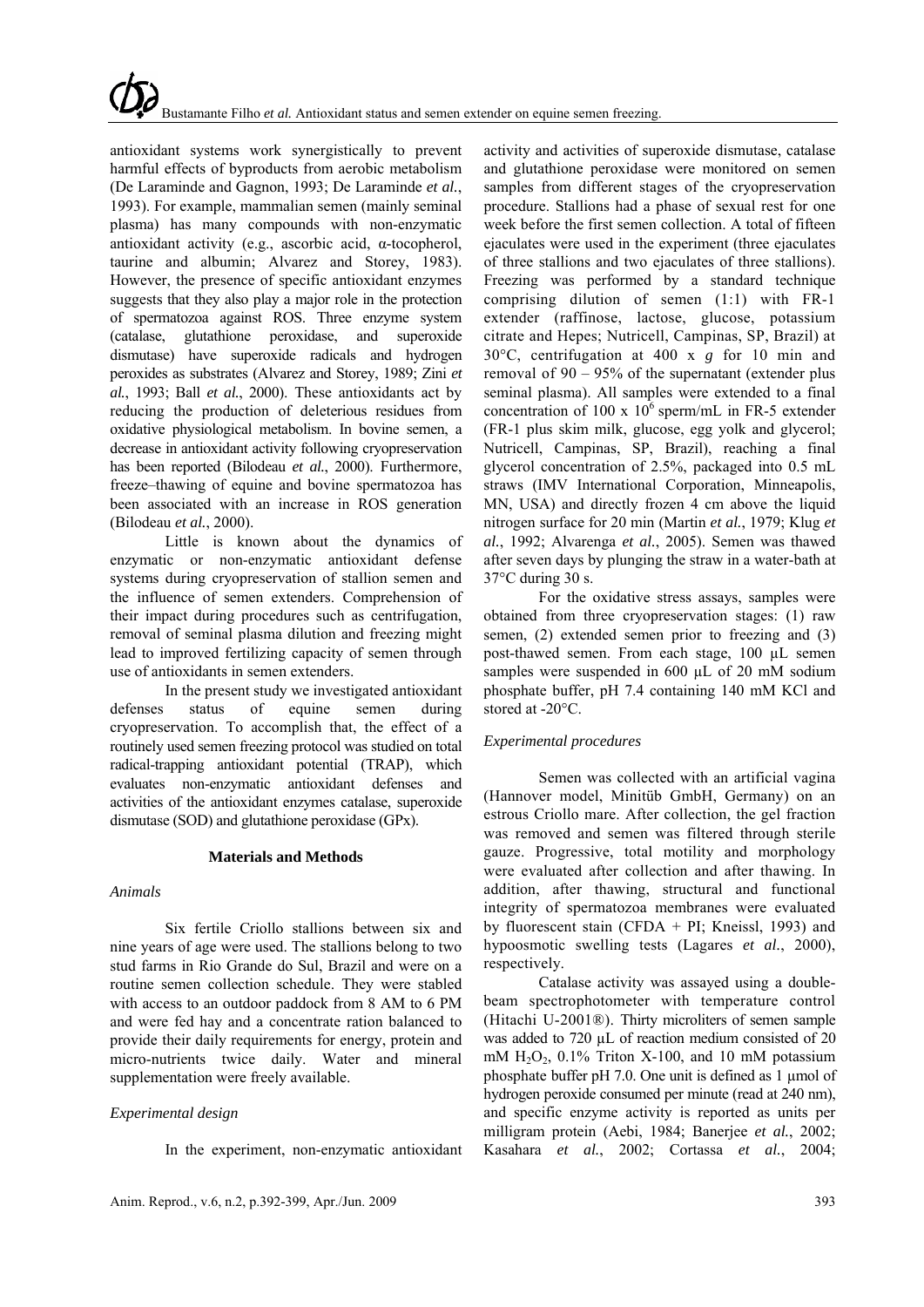Khosrowbeygi and Zarghami, 2007).

Glutathione peroxidase activity was measured using *tert*-butyl-hydroperoxide as substrate (Wendel, 1981; Munz *et al.*, 1997; Cortassa *et al.*, 2004). Ninety microliters of semen sample were added to an incubation medium containing 790 µL of 100 mM potassium phosphate buffer containing 1 mM EDTA, pH 7.7, 20 µL of 2 mM glutathione, 30 µL of 0.15 U/mL glutathione reductase, 10 µL of 0.4 mM azide, 10 µL of 0.1 mM NADPH and 50 µL of 0.5 mM *tert*-butylhydroperoxide. NADPH disappearance was monitored at 340 nm using a double-beam spectrophotometer with temperature control (Hitachi U-2001). One GPx unit is defined as 1 umol of nicotinamide adenine dinucleotide phosphate-oxidase (NADPH) consumed per minute, and specific enzyme activity is represented as units per mg protein.

The assay of SOD activity was carried out as described (Marklund, 1985; Silva *et al.*, 2005; Bhandari *et al.*, 2007) based on the capacity of pyrogallol to autoxidize, a process highly dependent on superoxide radicals. The inhibition of autoxidation of this compound occurs in the presence of SOD, whose activity was indirectly assayed spectrophotometrically at 420 nm, using a double-beam spectrophotometer with temperature control (Hitachi U-2001). In a quartz cuvette were added 30 µL of semen samples, 4 µL of 30 µM catalase, 958 µL 50 mM Tris 1 mM EDTA pH 8.2 buffer and 8 µL of 24 mM pirogalol prepared in 10 mM HCl. A calibration curve was performed with purified SOD as standard, in order to calculate the activity of SOD present in the samples. Results were reported as units of SOD/mg protein.

Non-enzymatic antioxidant defenses were assessed by the total radical-trapping antioxidant potential (TRAP) method (Lissi *et al.*, 1992; Rhemrev *et al.*, 2000; Evelson *et al.*, 2001), based on chemoluminescent intensity of luminol induced by 2,2' azo-bis-(2-amidinopropane; ABAP) thermolysis in a Wallac 1409 Scintilator Counter. The initial chemoluminescence value was obtained by adding 3 mL of ABAP 10 mM dissolved in 50 mM sodium phosphate buffer pH 7.4, plus 10  $\mu$ L of luminol (5.6 mM) to a glass scintillation vial. Ten microliters of 300 µM Trolox (water soluble α-tocopherol analogue) or sample were then added to the vial, and the chemoluminescence was monitored until it achieved the initial levels. The time required for this to occur is called induction time, which is directly proportional to the antioxidant capacity of the sample. The induction time of the sample was compared to that presented by Trolox. Results were reported as nmol Trolox/mg protein.

Protein concentration was determined using

bovine serum albumin as standard (Lowry *et al.*, 1951).

## *Statistical analysis*

Statistical analysis was performed by repeated measures ANOVA, followed by the Tukey test for multiple comparisons when the *F* value was significant. Catalase and SOD values were transformed to logarithms to normalize (ln) the distributions. All analyses were performed using the Graphpad Prisma 5 software. Pearson correlation coefficients were calculated to quantify associations between semen characteristics (motility, structural and functional integrity of the spermatozoa membranes), TRAP activity and enzymatic activities (catalase, SOD and GPx). Values of  $P < 0.05$  were considered to be significant.

### **Results**

Parameters for raw semen (mean  $\pm$  S.D.) were  $45.7 \pm 7.8$  mL for semen volume,  $71.3 \pm 20.0\%$ for total motility,  $57 \pm 21.9\%$  for progressive motility and  $258.3 \pm 51.1 \times 10^6$  spermatozoa per milliliter for sperm concentration. At post-thawing evaluation, total motility averaged  $28.7 \pm 17.5\%$ , progressive motility averaged  $18.3 \pm 14.6\%$ , membrane structural integrity averaged  $19.4 \pm 12.5\%$  and membrane functionality averaged  $24.2 \pm 15.9\%$ . The percentage of morphologically normal spermatozoa was  $54.5 \pm 9.1\%$ . Activities of the antioxidant enzymes and of nonenzymatic antioxidant potential (TRAP) in raw, diluted and thawed semen are shown in Fig. 1. Antioxidant activities for raw, extended and frozen semen were respectively: catalase:  $2.8 \pm 0.75$  ln U/mg protein,  $1.33 \pm 0.64$  ln U/mg protein,  $1.25 \pm 0.69$  ln U/mg protein; SOD:  $0.76 \pm 0.47$  U/mg protein,  $0.22 \pm 0.25$  U/mg protein,  $0.05 \pm 0.14$  U/mg protein; GPx:  $12.75 \pm 4.98$  U/mg protein,  $7.26 \pm 2.97$  U/mg protein,  $6.56 \pm 1.92$  U/mg protein; TRAP:  $1.58 \pm 1.04$  nmol Trolox/mg protein,  $1.08 \pm 0.67$  nmol Trolox/mg protein,  $1.40 \pm 0.39$  nmol Trolox/mg protein.

There was a tendency for reduction of the three enzyme activities through stages of the cryopreservation process. Conversely, total antioxidant potential did not differ between stages of cryopreservation. There was no catalase or SOD activity in analysis of the extender alone; however, glutathione peroxidase activity and TRAP were detected (4.23 U/mg protein and  $0.22 \pm 0.08$  nmol Trolox/mg protein, respectively). No significant correlations were observed between superoxide dismutase, catalase, glutathione peroxidase and TRAP and any of the semen variables  $(P > 0.05)$ .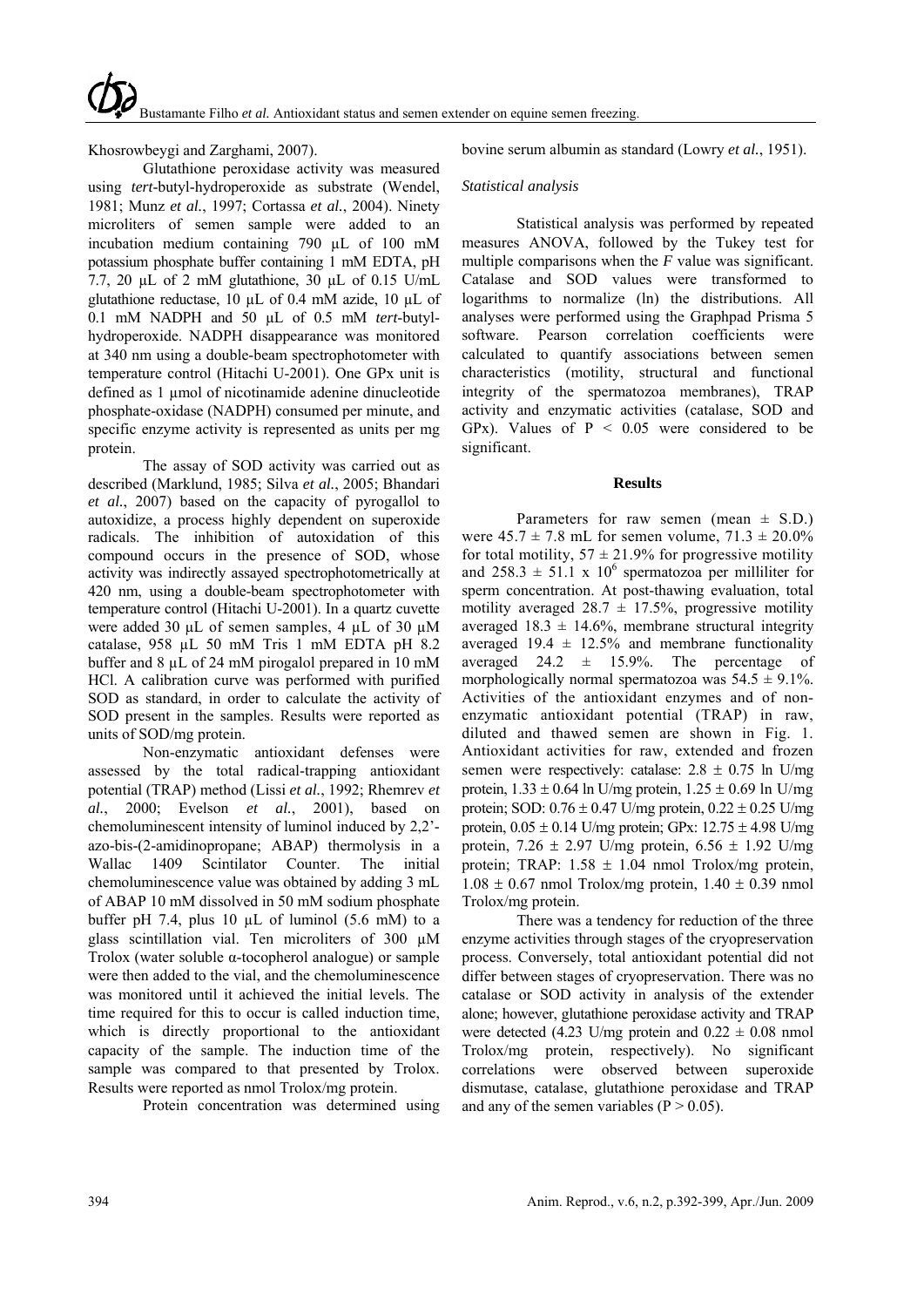

Figure 1. Activities of (A) catalase, (B) superoxide dismutase (C) glutathione peroxidase and (D) TRAP value in raw, diluted and frozen-thawed semen. Means with different superscripts (a, b, c) differ  $(P < 0.05)$ . Data are  $mean \pm SEM$ .

## **Discussion**

The present work documented the maintenance of non-enzymatic antioxidant defenses by skim milkegg yolk based extender during stallion semen cryopreservation.

Non-enzymatic antioxidant defenses were assessed by the total radical-trapping antioxidant potential (TRAP) method. TRAP results were similar in raw, diluted and frozen-thawed equine semen, indicating a compensatory effect by semen extender on non-enzymatic antioxidant activity after seminal plasma removal.

Non-enzymatic antioxidant defenses comprise a huge number of molecules, including amino acids, peptides, proteins and vitamins bearing different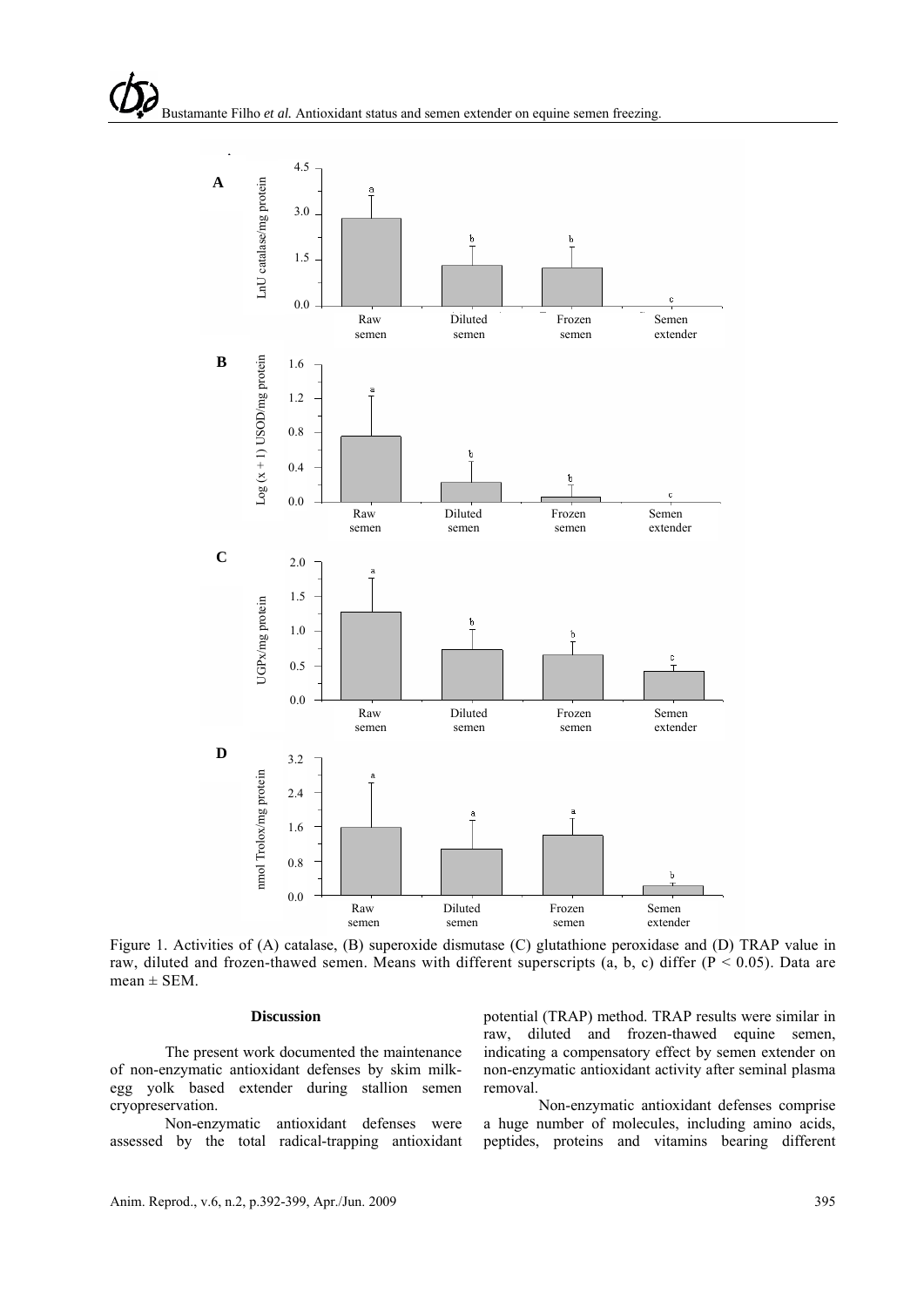reactive centers (e.g., phenols, thiols) with widely different hydrophobicities that allow the trapping of both hydrophobic and hydrophilic radicals (Evelson *et al.*, 2001). These compounds share the role of controlling the oxidative balance of tissues and plasma with enzymatic antioxidant systems. Although equine semen from fertile stallions rarely presents leukocytes and high percentage of abnormal spermatozoa (the main sources of ROS), the cryopreservation process increases ROS generation by spermatozoa (Ball *et al.*, 2001). ROS release in medium by damaged cells is a potential danger for efficiently cryopreserved spermatozoa. After thawing the antioxidant content of medium provided by semen extender contributes avoiding or decreasing the risk of lipid peroxidation of sperm cell membranes.

The semen extender used in our experiment showed an antioxidant activity  $(0.22 \pm 0.08 \text{ nmol})$ Trolox/mg protein), which might be explained by its composition. Skim milk and egg yolk are usual components of semen extenders. However, their precise composition is difficult to define. Both components are susceptible to variations in its mineral, lipid and protein content once they are influenced by animal feed, health and management.

Recently, a proteomic approach shed more light on egg yolk composition (Mann and Mann, 2008). Comprising at least 116 proteins, 86 of which were reported to occur in egg yolk for the first time, this article describes several proteins with probable antioxidant activity. Egg yolk consists of approximately 33% lipid and an antioxidant protection is of a paramount importance for embryo development. The presence of metal chelators such as yolk phovitin, ceruloplasmin, ovalbumin and ovotransferrin remove free metal ions which could catalyze the production of ROS. Also, a protein similar to extracellular superoxide dismutase and a protein similar to plasma glutathione peroxidase may contribute to the antioxidative capacity of yolk (Mann and Mann, 2008).

Similarly, bovine skim milk presents antioxidant activity for protection of its high lipid content (Taylor and Richardson, 1980). However, we should consider two steps in skim milk preparation: (1) fat removal also results in loss of fat soluble vitamins (e.g., retinols and tocopherols); (2) ultra-high temperature processing, when milk is heated for a short time at a temperature exceeding 135°C, consequently inactivating enzymes such as catalase, SOD and GPx. Nevertheless, free radical scavenger activity was identified and related to minerals as copper and zinc, which are necessary for proper activity of scavenger enzymes. Also, these minerals have their own antioxidant properties (Przybylska *et al.*, 2007). In addition, protein denaturation exposes sulphydryl groups (Patrick and Swaisgood, 1976; Taylor and Richardson, 1980; Jiménez-Guzmán *et al.*, 2002), enhancing antioxidant capacity of proteins and peptides in spite of its functional structure.

Activities of the scavenger enzymes catalase, superoxide dismutase and glutathione peroxidase had similar profiles, being higher in raw semen than in diluted or in frozen-thawed semen. The last step (freezethawing) did not reduce the activity of these enzymes, which were stable in the extended and freeze-thawed semen. The decrease of enzyme activity in extended semen was 64% for catalase, 43% for glutathione peroxidase and 78% for superoxide dismutase. However, these enzyme activities did not differ between extended and frozen-thawed semen, indicating that the freezing procedure had no effect on their activity. The decrease of enzyme activities in diluted semen observed in this study was expected and is explained by preparation of equine semen for cryopreservation, which involves the removal of 90 to 95% of seminal plasma and consequently the removal of a dominant source of antioxidant protection (Zini *et al.*, 1993; Ball *et al.*, 2000; Baumber *et al.*, 2005). Evaluation of the commercial extender used in this work did not detect SOD and CAT activity and only minimal GPx activity was found, which shows that the extender did not compensate for loss of enzymatic antioxidant protection caused by removal of seminal plasma.

Spermatozoa are potentially susceptible to damage caused by excess ROS due to their high amount of polyunsaturated fatty acids in membrane phospholipids and to the relatively small volume of cytoplasm. Elimination of most of the cytoplasm during the terminal stages of spermatozoa differentiation results in a limited defense against oxidative stress, making the cell dependent on the antioxidant support of seminal plasma (Baumber *et al.*, 2005). Antioxidant systems control the balance between production and neutralization of ROS and protect spermatozoa against peroxidative damage (Griveau and Le Lannou, 1997a, b).

Numerous studies have evaluated effects of antioxidants on male fertility in several species (Parinaud *et al.*, 1997; Hsu *et al.*, 1998; Bruemmer *et al.*, 2002; Foote *et al.*, 2002). Although many clinical trials demonstrated a beneficial effect of antioxidants in selected cases of male infertility, other studies failed to verify similar benefits. Investigators have used different antioxidants in different combinations, making it difficult to reach a definitive conclusion.

Deichsel *et al.* (2008), working with antioxidant oral supplementation (tocopherol 300 mg/day; ascorbic acid 300 mg/day; L-carnitin 4000 mg/day; folic acid 12 mg/day), have not found a pronounced effect on semen quality of stallions. Conversely, Arlas *et al.* (2008) found a higher total radical trapping potential in stallions supplemented with rice oil containing gamaoryzanol. Animals also presented an increase of total motility and membrane functionality (HOST) on fresh semen.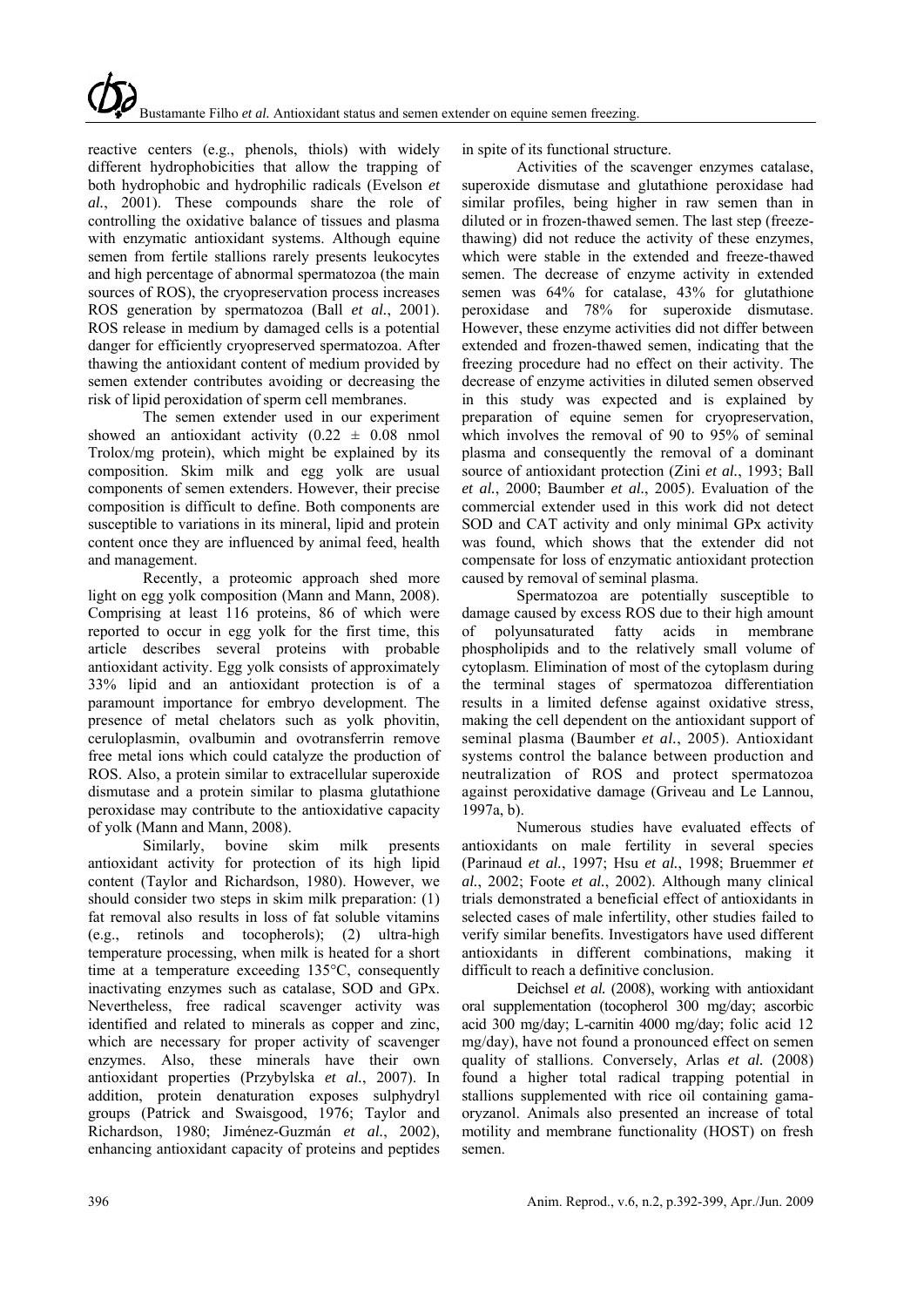The addition of antioxidants to cryopreservation extender did not improve the quality of spermatozoa after thawing (Baumber *et al.*, 2005). Similar results were found (Ball *et al.*, 2001) in equine semen stored at 5°C. Conversely, Aurich *et al.* (1997) described a protective effect of ascorbic acid on sperm membrane integrity, in spite of a prejudicial effect on progressive motility. As the addition of antioxidants did not improve frozen semen quality, some authors suggest that causes other than oxidative stress are responsible for sperm damage (Baumber *et al.*, 2005; Pagl *et al.*, 2006). This may explain the similar TRAP values among cryopreservation stages and the absence of correlation between TRAP values and semen variables in our work. Pagl *et al.* (2006) reported that the loss of sperm motility during cooled storage was an effect not only of plasma membrane dysfunction but of mitochondrial membrane dysfunction as well. Addition of antioxidants to semen during cooled storage may have only limited effects.

In conclusion, the present study presents evidence that the composition of skim milk-egg yolk based semen extender provides non-enzymatic antioxidant factors that compensate for loss resulting from seminal plasma removal. However, this compensation was not observed for catalase, superoxide dismutase and glutathione peroxidase. Since no correlation between antioxidant and seminal parameters was found, oxidative stress might play a minor role in semen from fertile stallions or the non-enzymatic antioxidant activity provided by semen extender was enough to avoid deleterious effects caused by ROS.

#### **Acknowledgments**

This work was supported by Conselho Nacional de Desenvolvimento Científico e Tecnológico (CNPq) and Coordenação de Aperfeiçoamento de Pessoal de Nível Superior (CAPES).

#### **References**

**Aebi H**. 1984. Catalase *in vitro*. *Methods Enzymol*, 105:121-126.

**Agarwal A, Said TM**. 2005. Oxidative stress, DNA damage and apoptosis in male infertility: a clinical approach. *BJU Int*, 95:503-507.

**Aitken RJ, West K, Buckingham DW**. 1994. Leukocytic infiltration into the human ejaculate and its association with semen quality, oxidative stress, and sperm function. *J Androl*, 15:343-352.

**Aitken RJ, Buckingham DW, Brindle J, Gomez E, Baker HWG, Irvine DS**. 1995. Analysis of sperm movement in relation to the oxidative stress created by leukocytes in washed sperm preparations and seminal plasma. *Hum Reprod*, 10:2061-2071.

**Alvarenga MA, Papa FO, Landim-Alvarenga FC, Medeiros ASL**. 2005. Amides as cryoprotectants for freezing stallion semen: a review. *Anim Reprod Sci*, 89:105-113.

**Alvarez JG, Storey BT**. 1982. Spontaneous lipid peroxidation in rabbit epididymal spermatozoa: its effect on sperm motility. *Biol Reprod*, 27:1102-1108.

**Alvarez JG, Storey BT**. 1983. Taurine, hypotaurine, epinephrine and albumin inhibit lipid peroxidation in rabbit spermatozoa and protect against loss of motility. *Biol Reprod*, 29:548-555.

**Alvarez JG, Storey BT**. 1989. Role of glutathione peroxidase in protecting mammalian spermatozoa from loss of motility caused by spontaneous lipid peroxidation. *Gamete Res*, 23:77-90.

**Arlas TR, Pederzolli CD, Terraciano PB, Trein CR, Bustamante-Filho IC, Castro FS, Mattos RC**. 2008. Sperm quality is improved feeding stallions with a rice oil supplement. *Anim Reprod Sci,* 107:306-306.

**Aurich JE, Schonherr U, Hoppe H, Aurich C**. 1997. Effects of antioxidants on motility and membrane integrity of chilled-stored stallion semen. of chilled-stored stallion semen. *Theriogenology*, 48:185-192.

**Ball BA, Gravance CG, Medina V, Baumber J, Liu IK**. 2000. Catalase activity in equine semen. *Am J Vet Res*, 61:1026-1030.

**Ball BA, Vo AT, Baumber J**. 2001. Generation of reactive oxygen species by equine spermatozoa. *Am J Vet Res*, 62:508-515.

**Banerjee SK, Dinda AK, Manchanda SC, Maulik SK**. 2002. Chronic garlic administration protects rat heart against oxidative stress induced by ischemic reperfusion injury. *BMC Pharmacol*, 2:1-9.

**Baumber J, Vo AT, Sabeur K, Ball BA**. 2002. Generation of reactive oxygen species by equine neutrophils and their effect on motility of equine spermatozoa. *Theriogenology*, 57:1025-1033.

**Baumber J, Sabeur K, Vo AT, Ball BA**. 2003. Reactive oxygen species promote tyrosine phosphorylation and capacitation in equine spermatozoa. *Theriogenology*, 60:1239-1247.

**Baumber J, Ball BA, Linfor J**. 2005. Assessment of the cryopreservation of equine spermatozoa in the presence of enzyme scavengers and antioxidants. *Am J Vet Res*, 66:772-779.

**Bhandari U, Jain N, Pillai KK**. 2007. Further studies on antioxidant potential and protection of pancreatic βcells by embelia ribes in experimental diabetes. *Exp Diabetes Res*, 2007:15803.

**Bilodeau JF, Chateerjee S, Sirrard M**. 2000. Levels of antioxidant defenses are decreased in bovine spermatozoa after a cycle of freezing and thawing. *Mol Reprod Dev*, 55:282-288.

**Bruemmer JE, Coy RC, Squires EL, Graham JK**. 2002. Effect of pyruvate on the function of stallion spermatozoa stored for up to 48 hours. *J Anim Sci*, 80:12-18.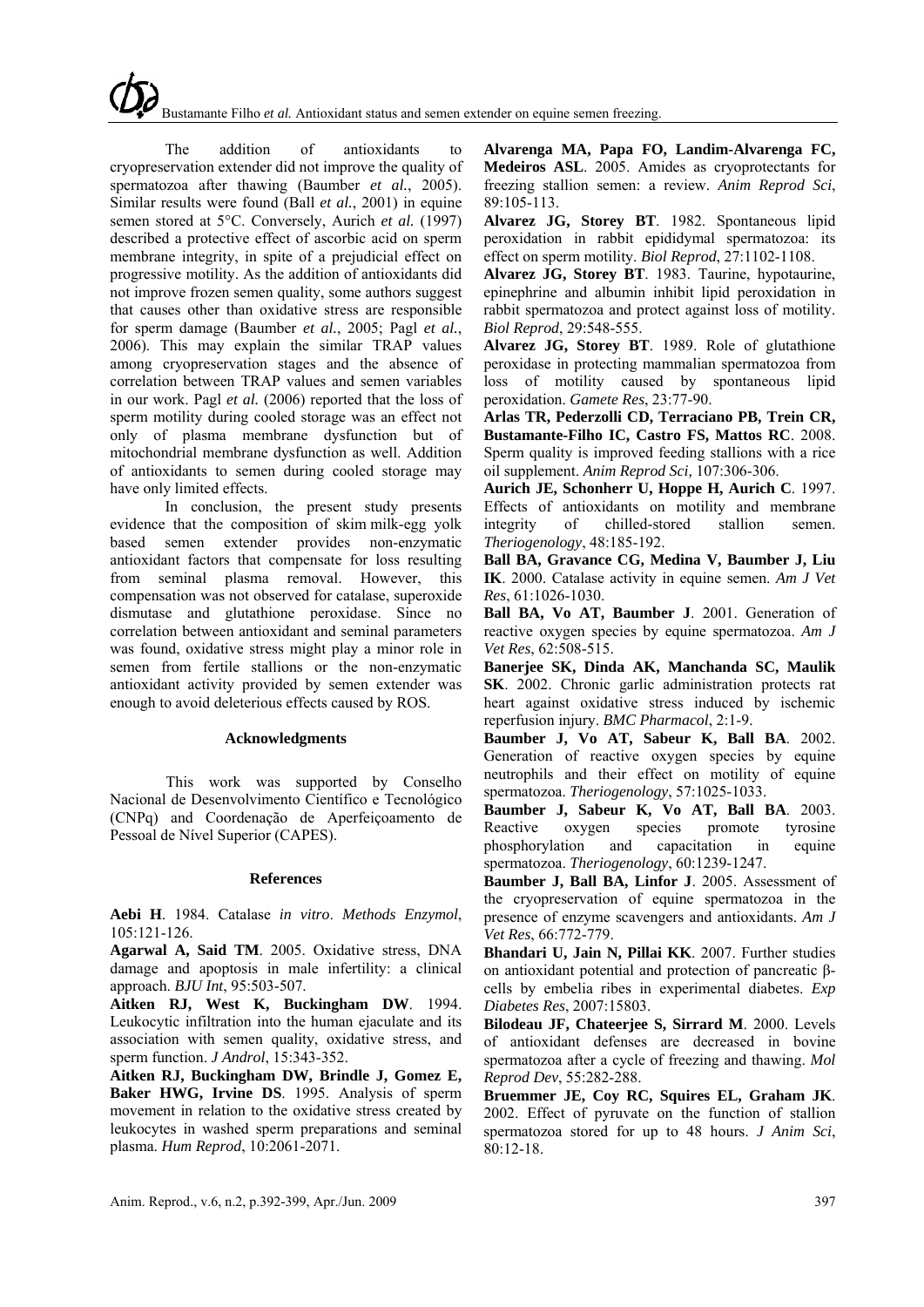**Bustamante Filho IC, Silva JFS, Jobim MIM**. 2005. Apoptose em espermatozóides: uma nova abordagem na avaliação da viabilidade espermática. *Semina Cienc Agrar*, 26:395-404.

**Chateerjee S, Gagnon C**. 2001. Production of reactive oxygen species by spermatozoa undergoing freezing and thawing. *Mol Reprod Dev*, 59:451-458.

**Cortassa S, Aon MA, Winslow RL, O'Rourke B**. 2004. A mitochondrial oscillator dependent on reactive oxygen species. *Biophys J*, 87:2060-2073.

**De Laraminde E, Eiley D, Gagnon C**. 1993. Inverse relationship between the induction of human sperm capacitation and spontaneous acrosome reaction by various biological fluids and the superoxide scavenging capacity of these fluids. *Int J Androl*, 16:258-266.

**De Laraminde E, Gagnon C**. 1993. Human sperm hyperactivation in whole semen and its association with low superoxide scavenging capacity in seminal plasma. *Fertil Steril*, 59:1291-1295.

**De Laraminde E, Gagnon C**. 1995. Impact of reactive oxygen species on spermatozoa: a balancing act between beneficial and detrimental effects. *Hum Reprod*, 10:15-21.

**De Laraminde E, Leclerc P, Gagnon C**. 1997. Capacitation as a regulatory event that primes spermatozoa for the acrosome reaction and fertilization. *Mol Hum Reprod*, 3:175-194.

**Deichsel K, Palm F, Koblischke P, Budik S, Aurich C**. 2008. Effect of a dietary antioxidant supplementation on semen quality in pony stallions. *Theriogenology,*  69:940-945.

**Evelson P, Travacio M, Repetto M, Escobar J, Llesuy S, Lissi EA**. 2001. Evaluation of total reactive antioxidant potential (TRAP) of tissue homogenates and their cytosols. *Arch Biochem Biophys*, 388:261-266.

**Foote RH, Brockett CC, Kaproth MT**. 2002. Motility and fertility of bull sperm in whole milk extender containing antioxidants. *Anim Reprod Sci*, 71:13-23.

**Griveau JF, Renard P, Le Lannou D**. 1994. An *in vitro* promoting role for hydrogen peroxide in human sperm capacitation. *Int J Androl*, 17:300-307.

**Griveau JF, Le Lannou D**. 1997a. Influence of oxygen tension on reactive oxygen species production and human sperm function. *Int J Androl*, 20:195-200.

**Griveau JF, Le Lannou D**. 1997b. Reactive oxygen species and human spermatozoa: physiology and pathology. *Int J Androl*, 20:61-69.

**Halliwell B, Gutteridge JMC**. 1999. *Free Radicals in Biology and Medicine*. 4<sup>th</sup> ed. Oxford, UK: Oxford University Press.

**Hsu PC, Liu MY, Hsu CC, Chen LY, Guo YL**. 1998. Effects of vitamin E and/or C on reactive oxygen species-related lead toxicity in the rat sperm. *Toxicology*, 128:169-179.

**Jiménez-Guzmán J, Cruz-Guerrero AE, Rodriguez-Serrano G, Lopez-Munguia A, Gomez-Ruiz L, Garcia-Garibay M**. 2002. Enhancement of lactase activity in milk by reactive sulfhydryl groups induced by heat treatment. *J Dairy Sci*, 85:2497-2502.

**Kankofer M, Kolm G, Aurich J, Aurich C**. 2005. Activity of glutathione peroxidase, superoxide dismutase and catalase and lipid peroxidation intensity in stallion semen during storage at 5°C. *Theriogenology*, 63:1354-1365.

**Kasahara E, Sato EF, Miyoshi M, Konaka R, Hiramoto K, Sasaki J, Tokuda M, Nakano Y, Inoue M**. 2002. Role of oxidative stress in germ cell apoptosis induced by di(2-ethylhexyl)phthalate. *Biochem J*, 365:849-856.

**Khosrowbeygi A, Zarghami N**. 2007. Levels of oxidative stress biomarkers in seminal plasma and their relationship with seminal parameters. *BMC Clin Pathol*, 7:6. (abstract).

**Klug E, Robbelen I, Kneissl S, Sieme H**. 1992. Cryopreservation of stallion spermatozoa. *Acta Vet Scand Suppl*, 88:129-135.

**Kneissl S**. 1993. *Effect of semen collection technique, centrifugation, storage method and freezing method on sperm motility and membrane integrity* [in German]. Hannover: Tierärztliche Hochschule Hannover. Thesis.

**Kovalski NN, de Laraminde E, Gagnon C**. 1992. Reactive oxygen species generated by human neutrophils inhibit sperm motility: protective effect of seminal plasma and scavengers. *Fertil Steril*, 58:809-816.

**Lagares MA, Petzoldt R, Sieme H, Klug E**. 2000. Assessing equine sperm-membrane integrity. *Andrologia*, 32:163-167.

**Leclerc P, de Laraminde E, Gagnon C**. 1997. Regulation of protein-tyrosine phosphorylation and human sperm capacitation by reactive oxygen derivatives. *Free Radic Biol Med*, 22:643-656.

**Lissi EA, Pascual C, Del Castillo MD**. 1992. Luminol luminescence induced by 2,2'-Azo-bis(2 amidinopropane) thermolysis. *Free Radic Res Commun*, 17:299-311.

**Lowry OH, Rosenbrough NJ, Farr AL, Randall RJ**. 1951. Protein measurement with the Folin phenol reagent. *J Biol Chem*, 193:265-275.

**Maklund SL**. 1985. Pyrogallol oxidation. *In*: Greenwald RA (Ed.). *Handbook of Methods for Oxygen Radical Research*. Boca Raton, USA: CRC Press. pp. 243-247.

**Mann K, Mann M**. 2008. The chicken egg yolk plasma and granule proteomes. *Proteomics*, 8:178-191.

**Martin JC, Klug E, Gunzel AR**. 1979. Centrifugation of stallion semen and its storage in large volume straws. *J Reprod Fertil Suppl*, 27:47-51.

**Munz B, Frank S, Hübner G, Olsen E, Werner S**. 1997. A novel type of glutathione peroxidase: expression and regulation during wound repair. *Biochem J*, 326:579-585.

**Pagl R, Aurich C, Kankofer M**. 2006. Anti-oxidative status and semen quality during cooled storage in stallions. *J Vet Med*, 53:486-489.